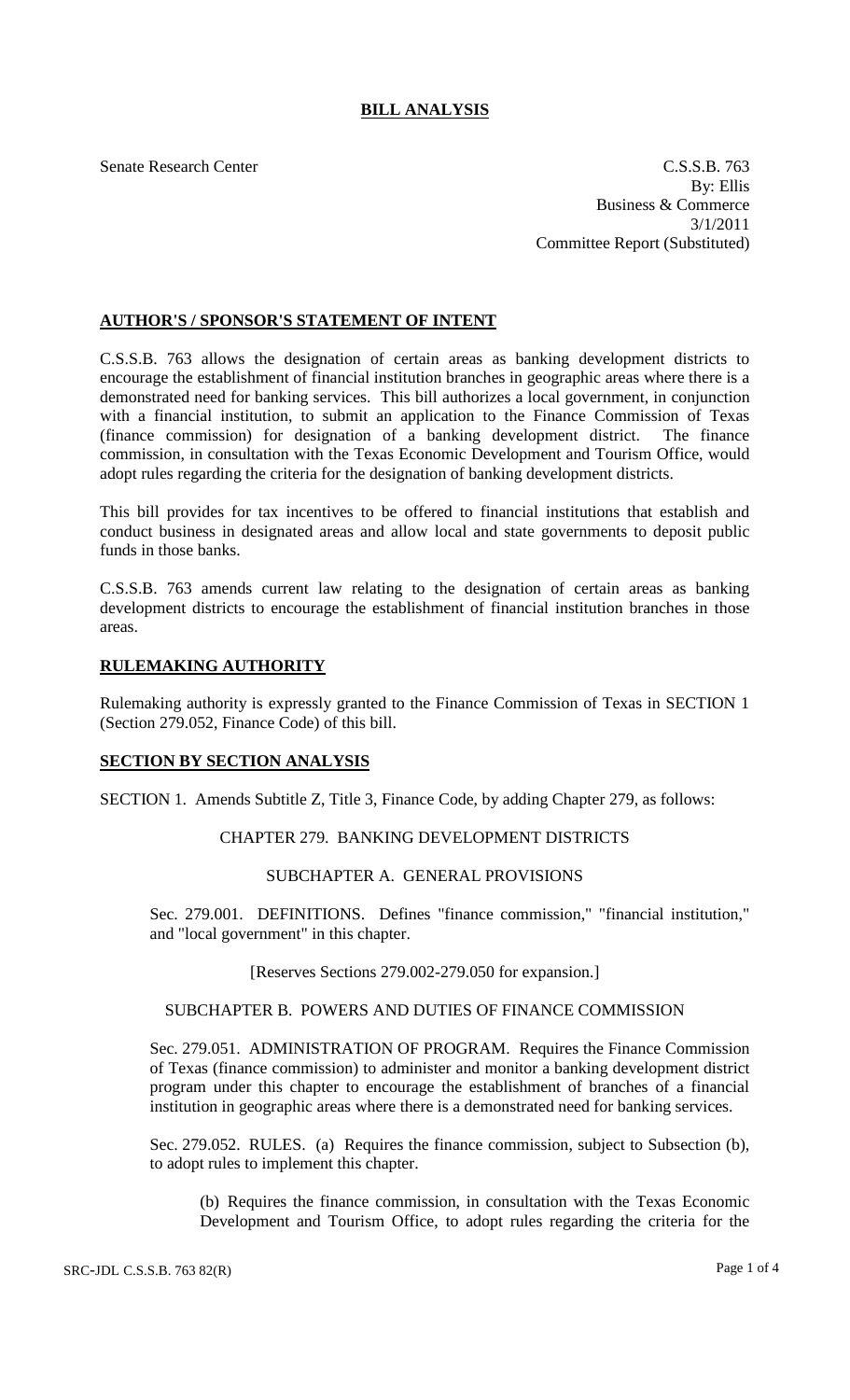designation of banking development districts under this chapter. Requires that the rules require the finance commission to consider:

(1) the location, number, and proximity of sites where banking services are available in the proposed district;

(2) consumer needs for banking services in the proposed district;

(3) the economic viability and local credit needs of the community in the proposed district;

(4) the existing commercial development in the proposed district; and

(5) the impact additional banking services would have on potential economic development in the proposed district.

[Reserves Sections 279.053-279.100 for expansion.]

### SUBCHAPTER C. DESIGNATION OF BANKING DEVELOPMENT DISTRICT

Sec. 279.101. APPLICATION FOR DESIGNATION OF BANKING DEVELOPMENT DISTRICT. Authorizes a local government, in conjunction with a financial institution, to submit an application to the finance commission for the designation of a banking development district.

Sec. 279.102. APPLICATION BY FINANCIAL INSTITUTION TO OPEN BRANCH IN DISTRICT. Authorizes a financial institution to apply to open a branch in the banking development district at the time the local government submits an application in conjunction with the institution under Section 279.101.

Sec. 279.103. APPLICATION BY FINANCIAL INSTITUTION WITH EXISTING BRANCH IN PROPOSED DISTRICT. (a) Authorizes a local government to submit an application under Section 279.101 in conjunction with a financial institution that operates a branch in the proposed banking development district at the time the application is submitted, if the branch was opened after December 31, 2010.

(b) Requires the finance commission to consider the importance and benefits of preserving the banking services offered by the branch located in the proposed district in making a determination under Section 279.104.

Sec. 279.104. DETERMINATION BY FINANCE COMMISSION. (a) Requires the finance commission, not later than the 91st day after the date an application for the designation of a banking development district is submitted under Section 279.101, to make a determination regarding whether to approve the application.

(b) Requires the finance commission, if the finance commission approves the application, to notify the:

- (1) local government;
- (2) financial institution;
- (3) comptroller of public accounts (comptroller);
- (4) Texas Economic Development and Tourism Office;
- (5) lieutenant governor; and
- (6) speaker of the house of representatives.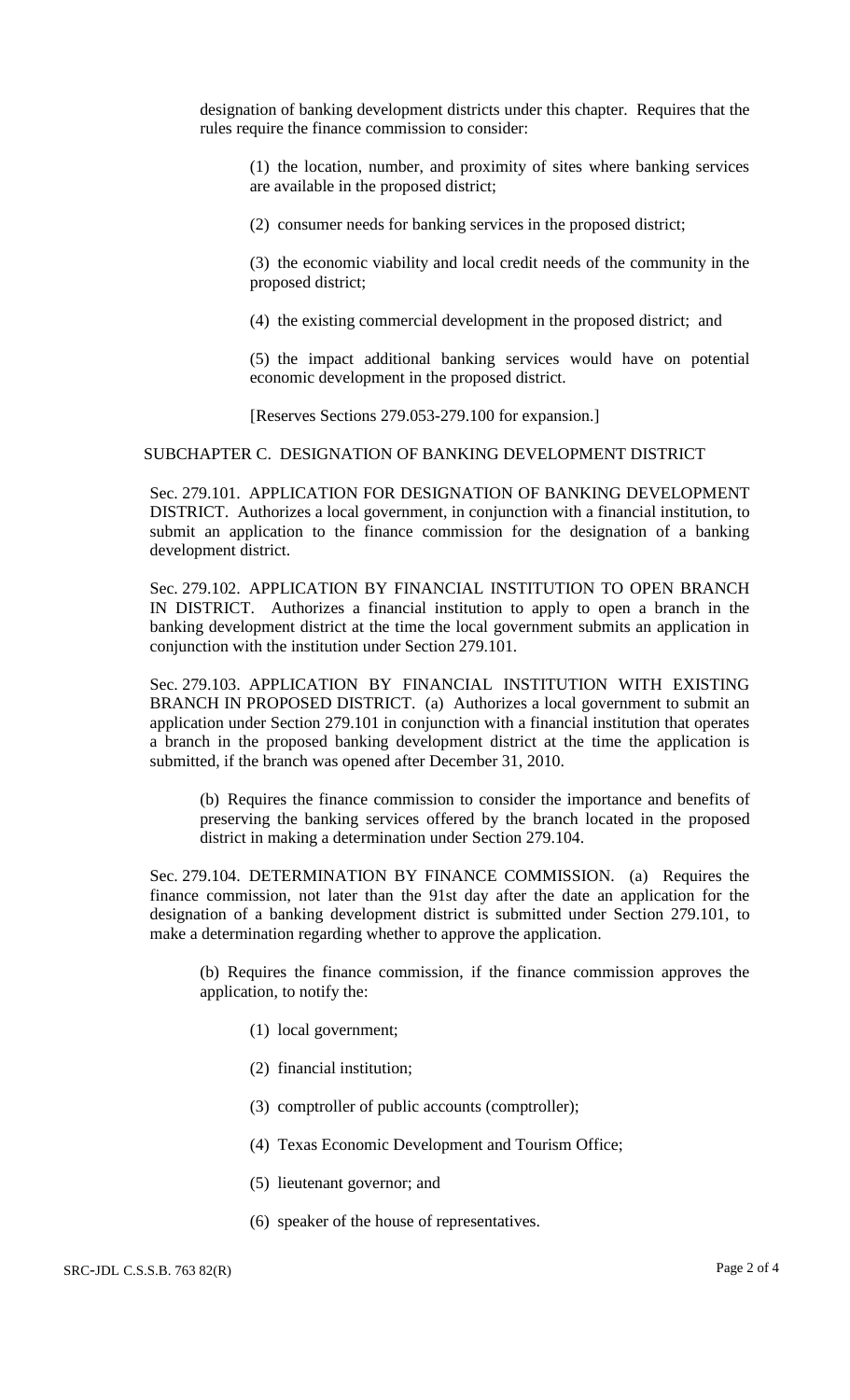#### [Reserves Sections 279.105-279.150 for expansion.]

# SUBCHAPTER D. DEPOSIT OF PUBLIC FUNDS IN BANKING DISTRICT DEPOSITORY

Sec. 279.151. DESIGNATION OF BANKING DISTRICT DEPOSITORY. (a) Authorizes the governing body of a local government in which a banking development district has been designated under Subchapter C to by resolution designate a financial institution located in the district as a banking district depository for purposes of this subchapter.

(b) Requires that a resolution adopted under Subsection (a) specify the maximum amount that may be kept on deposit with the banking district depository.

(c) Authorizes the governing body of a local government, in calculating the yield under Section 2256.006 (Standard of Care), Government Code, of public funds deposited in a banking district depository, to consider the benefit to this state of stimulating economic development.

Sec. 279.152. DEPOSIT OF PUBLIC FUNDS BY LOCAL GOVERNMENT. (a) Authorizes a local government to deposit public funds with a financial institution designated as a banking district depository under Section 279.151 regardless of whether the financial institution is designated by the comptroller as a state depository under Subchapter C (State Depositories and Investment of State Funds), Chapter 404 (State Treasury Operations of Comptroller), Government Code.

(b) Authorizes public funds deposited in the banking district depository, subject to an agreement between the governing body and the banking district depository, to earn a fixed interest rate that is at or below the financial institution's posted two-year certificate of deposit rate. Requires that the terms of the agreement be specified in the resolution adopted under Section 279.151.

Sec. 279.153. DEPOSIT OF PUBLIC FUNDS BY STATE. (a) Authorizes the comptroller, if the comptroller designates the financial institution as a state depository under Subchapter C, Chapter 404, Government Code, to deposit public funds with a financial institution designated as a banking district depository under Section 279.151.

(b) Provides that, for purposes of Subsection (a), a financial institution is subject to the collateral requirements of Section 404.031 (Collateral Requirements), Government Code.

(c) Authorizes public funds deposited in the banking district depository, subject to an agreement between the comptroller and the banking district depository, to earn a fixed interest rate that is at or below the financial institution's posted twoyear certificate of deposit rate.

(d) Authorizes the comptroller, in calculating the yield under Section 2256.006, Government Code, of public funds deposited in a banking district depository, to consider the benefit to this state of stimulating economic development.

[Reserves Sections 279.154-279.200 for expansion.]

# SUBCHAPTER E. BANKING DISTRICT BENEFITS

Sec. 279.201. TAX ABATEMENT. Authorizes the governing body of a local government to enter into a tax abatement agreement as provided by Chapter 312 (Property Redevelopment and Tax Abatement Act), Tax Code, with a financial institution that owns property in a banking development district on which the financial institution establishes or operates a branch.